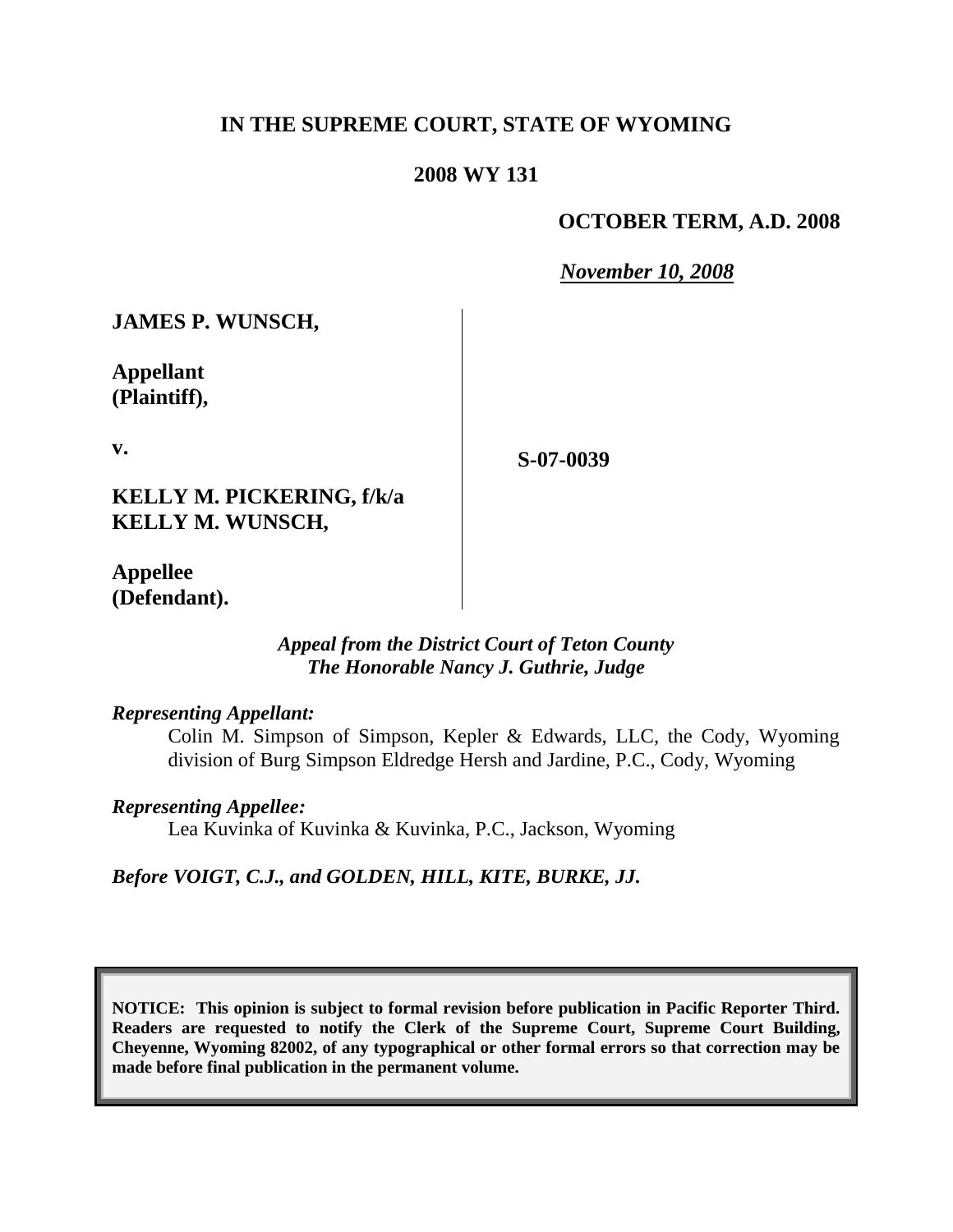## **GOLDEN**, Justice.

l

 $[\![1]\!]$  In their divorce proceedings, James and Kelly Wunsch,<sup>1</sup> joint owners and operators of a financial services business, executed a property settlement agreement (agreement), later fully incorporated into their divorce decree, that included a provision that they would share equally fees earned on joint client accounts, and that if Mr. Wunsch replaced any such account, then they would share equally fees on the replaced account "until such time as KELLY has received in fees an amount equal to two times the annual earnings on the amount replaced, based on the fee charged before the replacement." (Emphasis added). Two years later, they disagreed whether the highlighted language meant two times the or her annual earnings. After a hearing, the district court ruled the unambiguous language meant two times the annual earnings. Mr. Wunsch appeals. We affirm.

#### **ISSUES**

[¶2] Mr. Wunsch presents three issues. First, he asserts the district court erroneously denied his motion for a continuance of the hearing on the meaning of the agreement because the parties had not mediated the issue as required by the agreement. Second, he asserts the district court erroneously ruled the agreement was unambiguous and the parties intended Mrs. Wunsch to receive two times the annual earnings on the amounts replaced. Third, he asserts the issue of the agreement's meaning should be remanded for a new hearing if this Court determines that it is ambiguous.

[¶3] Mrs. Wunsch restates the issues. First, she asks whether the district court abused its discretion when it denied Mr. Wunsch's motion for a continuance. Second, she asks whether the district court erred in ruling that the agreement is unambiguous. Third, she asks, if this Court determines that the district court's ruling was erroneous as a matter of law, whether the record supports findings in her favor or whether this Court should remand for findings from the record without a rehearing.

### **GENERAL BACKGROUND FACTS**

[¶4] At the time of their divorce after eighteen years of marriage, the parties jointly owned personal, real, and business property. The business property was Wunsch Financial Services, Inc. (Wunsch Financial), which provided life, health, and disability insurance products and investment services such as fixed annuities, variable annuities, mutual funds, stocks, and bonds. A substantial portion of Wunsch Financial's business

 $1$  After the divorce, Mrs. Wunsch remarried and her surname is now Pickering. For purposes of this opinion, the Court will refer to her as Mrs. Wunsch.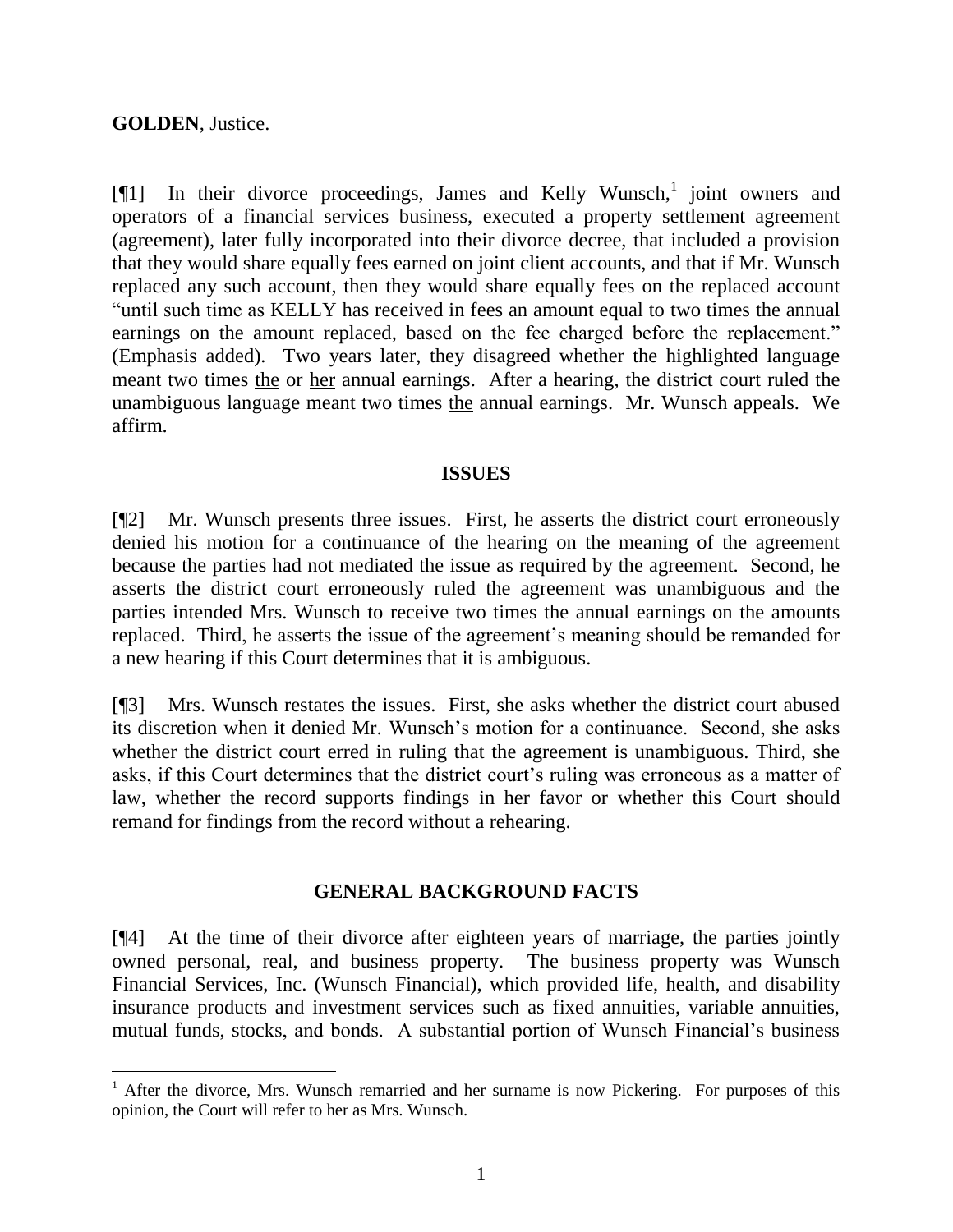income came from management fees from Strategic Asset Management accounts (SAM accounts) through Linsco Private Ledger (LPL), a broker dealer. LPL permitted Wunsch Financial to conduct a broad range of investment services for its clients. A SAM account allowed a client to place money in many different types of investments, unlike a mutual fund. Although the up-front management fee to Wunsch Financial was less with a SAM account, management of such an account over time provided a long term income stream to Wunsch Financial. Wunsch Financial received its management fees through three accounts: a joint representative number (LPL rep number 7\*7\*), Mr. Wunsch's individual representative number (LPL rep number  $J*K^*$ ), and Mrs. Wunsch's individual representative number (LPL rep number J\*J\*).

[¶5] At the time of their divorce, the parties engaged in extended negotiations to achieve a settlement of the various issues that typically arise in a divorce action. The parties memorialized their resolution of those issues in their child custody and property settlement agreement which the district court later approved and incorporated by reference into a divorce decree. The agreement comprises thirty pages, including exhibits, with thirty-one sections. Sections 1 through 18 treat non-property and nonbusiness matters which are not pertinent to this appeal. Section 19 treats the division of the parties' personal property, identifying which party receives which item of personal property. Section 20 treats the parties' real property, providing for the sale and equal division of the net sale proceeds. Section 21 treats the parties' credit card debt and an LPL SAM account funded with assets provided by Mr. Wunsch's father, providing that each party is responsible for his or her own credit card debt, and the parties shall equally repay the funds provided by Mr. Wunsch's father. Section 24 through 31 treat other matters which are not pertinent to this appeal. Section 22 treats the division of the Wunsch Financial business and business assets, including joint client accounts and LPL SAM accounts. In entirety, with emphasis added, it reads:

> **22. DIVISION OF THE BUSINESS AND BUSINESS ASSETS.** The parties currently co-own a business known as Wunsch Financial Services, Inc., also known as Wunsch Financial Services in Wilson, Wyoming. Each party shall pay one-half of the lease obligations on the former triple net lease. Each party is equally responsible for paying employee expenses incurred up to and including June 15, 2004. The parties shall be equally responsible for business related expenses, taxes and penalties, as well as business debts to third party creditors through June 15, 2004.

As of June 15, 2004, the business will be separated into two entities. JIM will retain the name Wunsch Financial Services, Inc. and be entitled to the Marketing Entity. KELLY will be entitled to the Asset Management and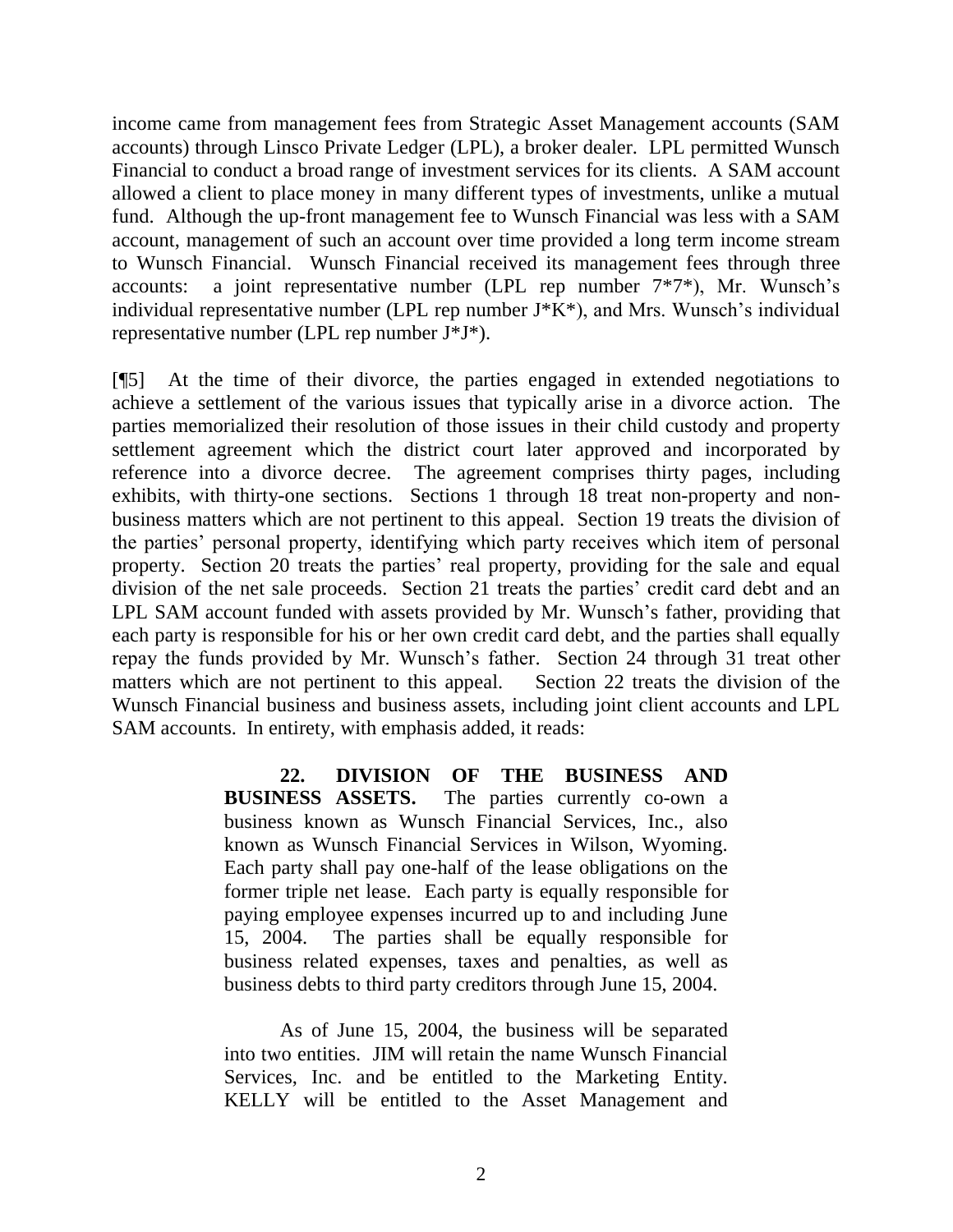Administration Entity, which will be immediately renamed by her. KELLY shall transfer her stock to JIM and take any necessary action to conform the corporate records with this agreement.

The parties agree that they shall cooperate in this division. The funds in the corporate account shall be divided equally between the parties as of June 15, 2004.

**A. JOINT CLIENT ACCOUNTS AND SAM ACCOUNTS:** The parties will share equally any fees earned on joint client accounts paid through LPL rep number 7[\*]7[\*] which shall continue to be held by both parties or any mutually agreeable replacement LPL rep number. If JIM replaces any of the above joint client accounts, JIM and KELLY will share equally the fees on the replaced account and fee sharing shall continue to be paid through LPL rep number 7[\*]7[\*], or any mutually agreeable replacement LPL rep number until such time as KELLY has received in fees an amount equal to two times the annual earnings on the amount replaced, based on the fee charged before the replacement. At such time, KELLY shall no longer receive any fees on the replaced account. KELLY will not provide any services to these replaced accounts after the date of the replacement.

If the replacement product is direct business, JIM AND KELLY will share commissions using their individual LPL rep numbers after confirmation by the direct business companies involved and LPL that commissions can be received directly through these rep numbers. The commission split will be based upon the formula used for replacement of joint fee based client accounts as set forth above.

The parties acknowledge that all SAM accounts as of June 15, 2004 are joint.

As long as the parties have joint client accounts, the parties acknowledge that they must both rely on the other to perform duties and have responsibilities for the performance of those duties to the other. The duties are as follows: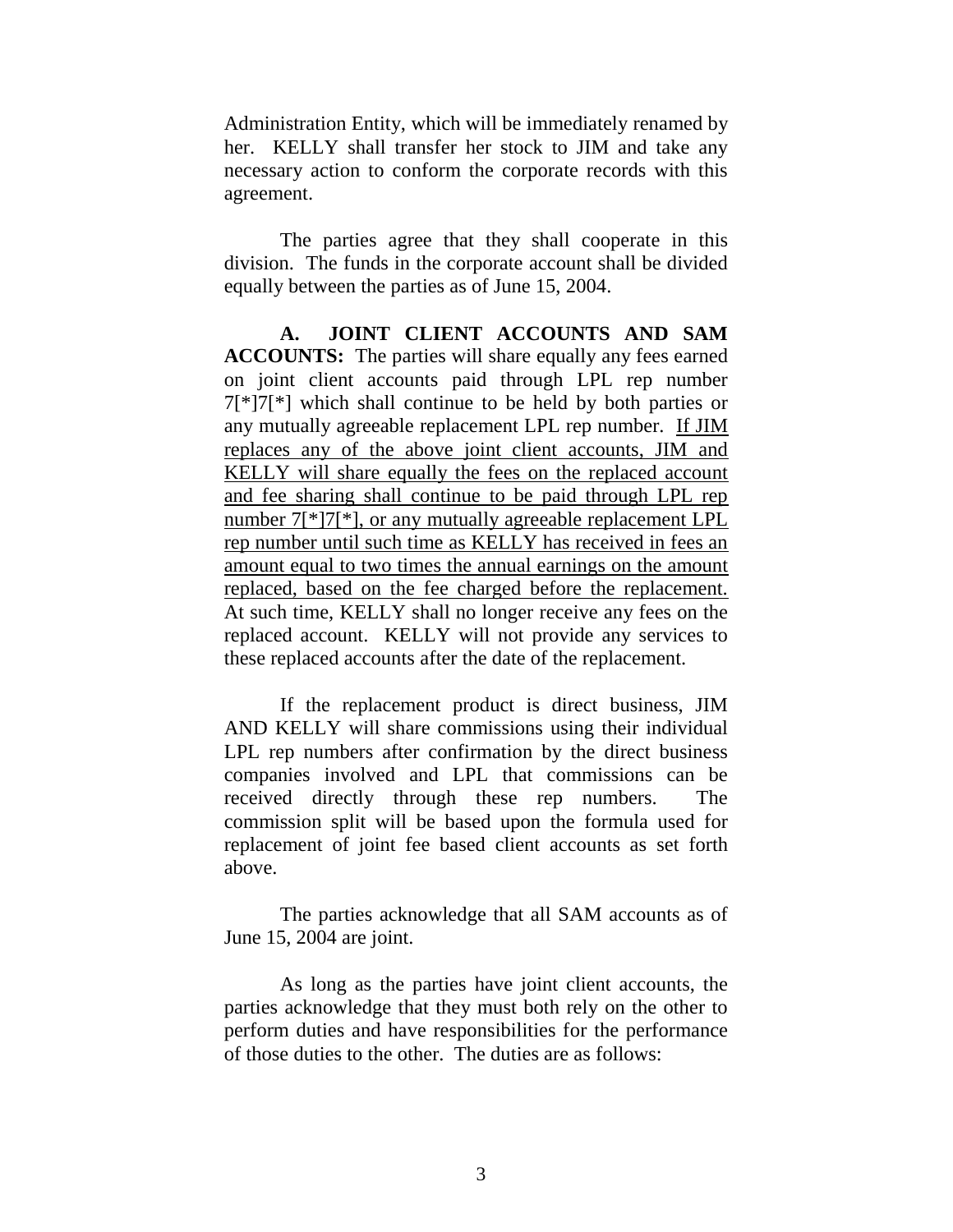KELLY, through the Asset Management entity will provide ongoing investment research, monitor the joint client accounts investment portfolios, periodically rebalance the portfolios on a regular basis, if needed, and make the necessary trades on each joint client account. KELLY and her employee may continue to have a presence on the LPL/Wunsch Financial Website. No marketing will be done by KELLY or her employee on these joint client account owners and if the account owner mentions the need for a product or service, JIM will be immediately notified.

JIM, through the marketing entity will continue to offer value added services that aid in joint client retention, continue to make the necessary client contacts by phone, by the LPL/Wunsch Financial Services web site or by e-mail and to hold periodic interviews as needed or requested by the joint client accounts. Both parties will make themselves readily accessible to the other party and promptly and accurately process any paperwork needed in the functioning of the business. Both parties will be pleasant in all conversations and communications with the other party.

**B. LPL ACCOUNTS:** After June 15, 2004, KELLY shall have all rights to the income paid through LPL representative account number J[\*]J[\*] and JIM shall have all rights to the income paid through LPL representative account number J[\*]K[\*]. JIM'S income will be paid to his individual checking account and KELLY'S income will be paid to her individual checking account. Any applications processed and commissions or fees earned after June 15, 2004 will be made through their individual LPL rep numbers and be paid to them as individuals.

**C. NEW CLIENTS:** If JIM uses KELLY'S services for any new clients acquired after June 15, 2004, it will be by a separate written agreement negotiated and signed by the parties at that time.

**D. PENSION PLAN:** The Wunsch Financial Services pension plan will be terminated as soon as possible after the signing of this Agreement in accordance with the recommendations of the plan administrator. The parties shall pay equally the amount necessary to fully fund the plan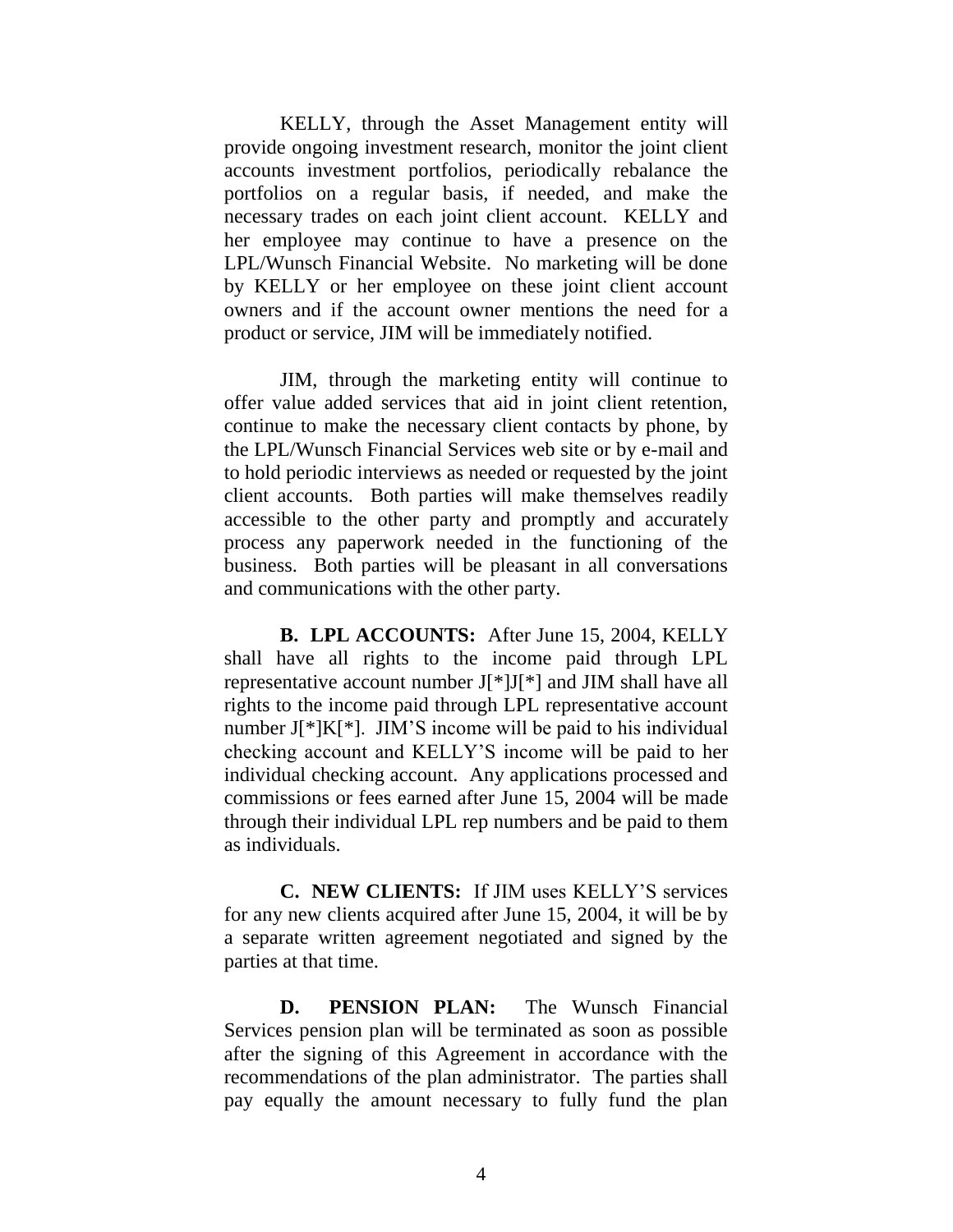through March 31, 2004, which is the day which the benefits were frozen, and for administration expenses and filing fees necessary to terminate the plan, as well as any late fees and penalties due. These payments shall be made at a mutually agreeable date, but no later than the closing of the first piece of real estate to sell or May 31, 2005, whichever is sooner. The parties shall equalize their distribution of pension funds by Qualified Domestic Relations Order. Any funds payable to the parties shall be divided equally after any payments to third party employees and subject to the payment to Jim Wunsch, Sr. set forth in Section 21 hereof.

**E. FURNITURE, FIXTURES AND EQUIPMENT:** The furniture, fixtures and equipment and related payments, if any, owned by Wunsch Financial Services shall be divided as designated on Exhibit C attached hereto and incorporated herein by this reference.

**F. DEMAND NOTE AND BUSINESS INCOME:**  The demand Promissory Note due by the parties to the corporation, reduced by the payment to the pension plan and the credit card and personal debt assumed by the parties herein, in the approximate net amount of \$168,000, but as finally determined by George Jackson, CPA as of June 15, 2004, shall be paid equally by the parties. Payment shall be by bonus for corporate income from October 1, 2003 to June 15, 2004 as illustrated by Exhibit D attached hereto at a date mutually agreed to by the parties, but no later than the closing of the first piece of real estate to sell.

The payment of such bonus shall generate income taxes to each party, and be subject to deductions for social security, medicare, etc. Each party shall be solely responsible for payment of their individual income taxes, penalties and interest and shall indemnify the other party for any amounts the other party may be forced to pay on that person's income taxes, if any. KELLY shall reimburse the corporation for the employer's share of Social Security, Unemployment and Medicare taxes withheld from her bonus check within thirty (30) days after the payment of the bonus. All other payments made by the corporation to KELLY shall be reported as 1099 payments.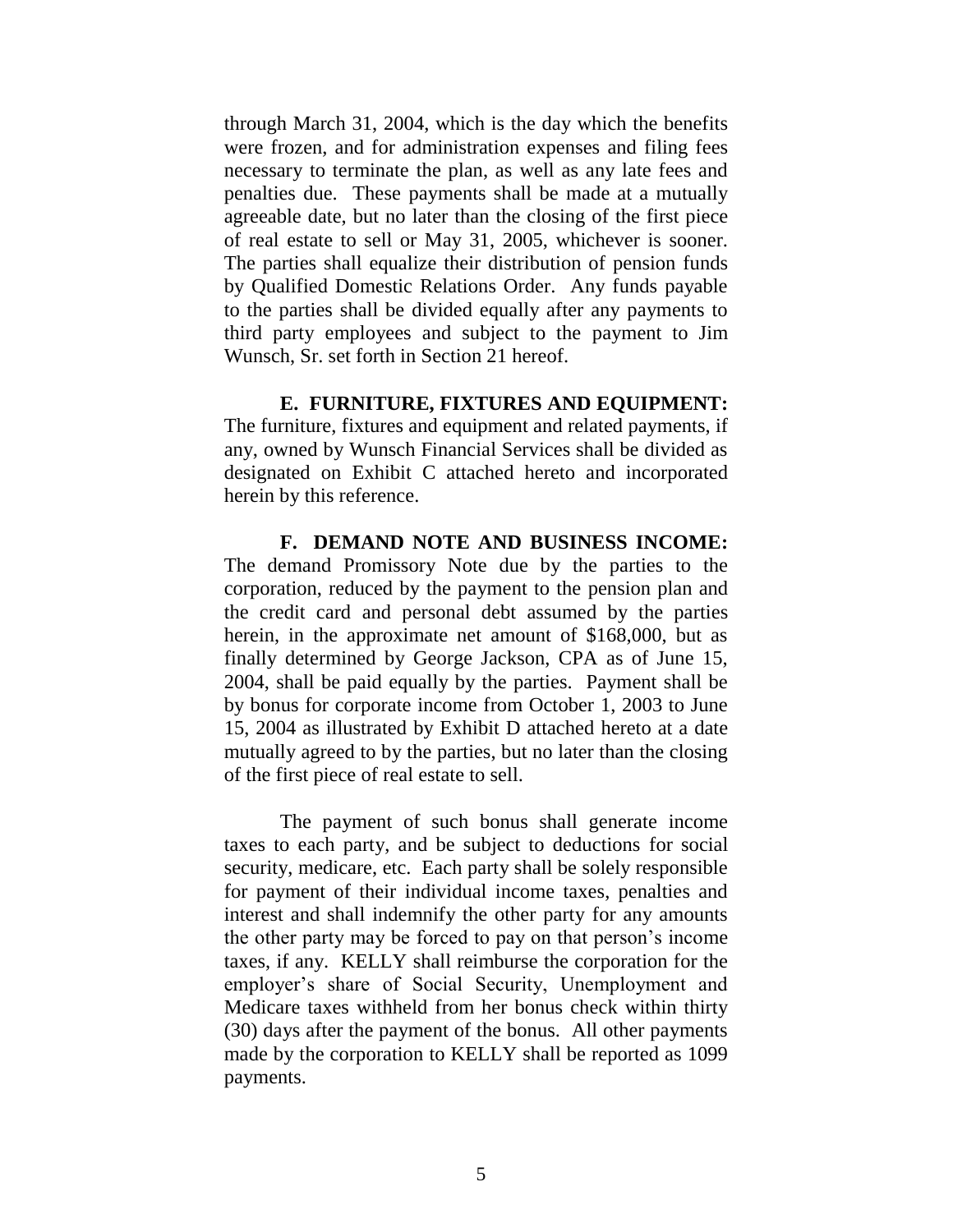Until KELLY receives her bonus payable upon the payment of the Demand Note, KELLY shall remain a director of the corporation.

**G. CLIENT INFORMATION AND ASSET MANAGEMENT AND ADMINISTRATION INFORMATION**: KELLY acknowledges that the client information has marketable value to JIM and his business and as such cannot be released to third parties without the express written consent of JIM. JIM acknowledges that the asset management and administration information has marketable value to KELLY. As such, JIM may only use this information for marketing seminars and client interviews. At no time can the original work product or any copies of it be released to third parties without the express written permission of KELLY.

**H. CLIENT FILES AND ARCHIVES:** All client files whether they are joint client files, direct business files, insurance files, master files, closed files or any other type of client file will remain in JIM'S possession and will be available to be scanned by KELLY upon request. For accounting purposes, corporate and personal archives will remain in any office occupied by JIM. Upon the request of KELLY, the information will be made available to KELLY. The parties will cooperate in the necessary exchanges of information.

**I. CLAIMS AND CAUSES OF ACTION:** Any actions, claims, suits, proceedings or investigations, known or not known, direct or indirect, pending or not pending at the time of signing of this Agreement as a result of business transacted before the division of the business, or while the parties continue to do business together, will be equally defended by both parties. The parties will make themselves available to address and resolve any actions, claims, suits, proceedings or investigations and shall share equally the costs of any legal representation to defend against any actions, claims, suits, proceedings or investigations, any claims paid and any deductibles payable on the errors and omissions insurance policies.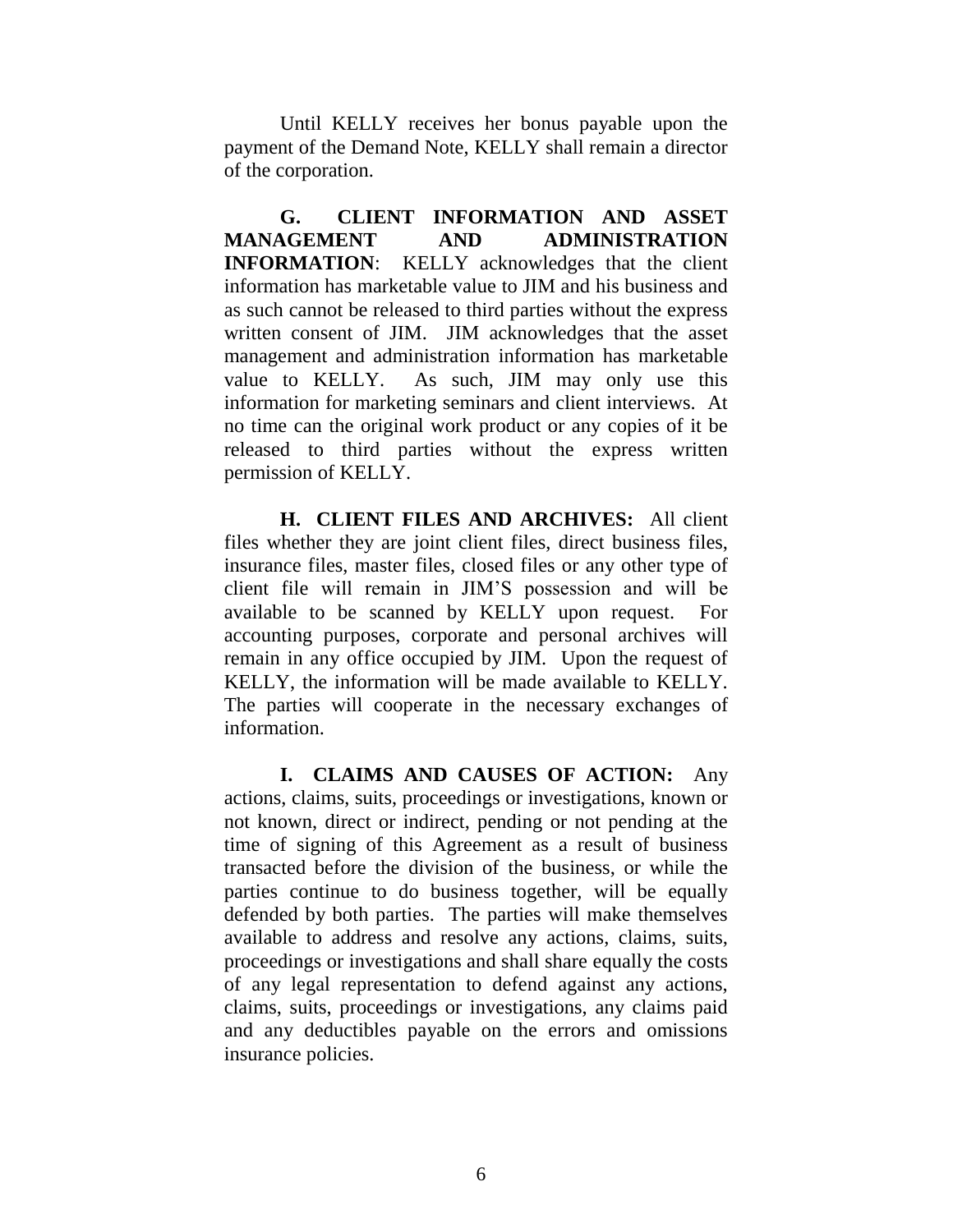**J. DISPUTES:** JIM and KELLY agree that if a dispute arises regarding the arrangements made herein that they cannot resolve themselves, either party may request mediation by written notice and they shall mediate any dispute with the assistance of a mediator in a timely manner. The parties shall be responsible for their own mediation costs and shall share equally in the cost of the mediator. No court action may be initiated without mediation taking place first. In the event that any court action is initiated to determine or enforce the rights of a party hereunder, the prevailing party shall be entitled reasonable attorney's fees and costs in addition to any other relief the court deems appropriate. Venue for all court actions shall be in Teton County, Wyoming as long as one party resides there or unless otherwise agreed to by both parties in writing.

## **DISCUSSION**

### **Denial of Motion for Continuance**

[¶6] In order to place this issue in context, we must first recount the history of the district court proceedings. On August 12, 2004, the parties executed and filed the agreement. On September 17, 2004, the district court filed the parties' divorce decree which approved and fully incorporated the agreement. Seventeen months later, on February 13, 2006, Mr. Wunsch filed his petition for modification of several provisions of the agreement and his petition for a show cause order alleging Mrs. Wunsch's violations of several provisions of the agreement. Mrs. Wunsch filed her response to Mr. Wunsch's petition on March 9, 2006. On March 20, 2006, Mr. Wunsch filed his reply to Mrs. Wunsch's response. By order filed on April 24, 2006, the district court set a hearing on Mr. Wunsch's petitions for May 30, 2006.

[¶7] On May 12, 2006, Mrs. Wunsch filed her cross-petition for modification of several provisions of the agreement and for a show cause order alleging Mr. Wunsch's violation of several provisions of the agreement Among other allegations, she alleged that Mr. Wunsch had violated the provisions of Section 22.A of the agreement by failing to pay her share of commissions on replacement products and to act in good faith to ensure that the revenues to which she was entitled were delivered as the agreement required. By order filed May 15, 2006, the district court set Mrs. Wunsch's cross-petition to be heard concurrently with other pending motions on October 11, 2006.

[¶8] On September 11, 2006, Mr. Wunsch filed his response to Mrs. Wunsch's crosspetition which had been filed on May 12, 2006. Among other matters, he asserted that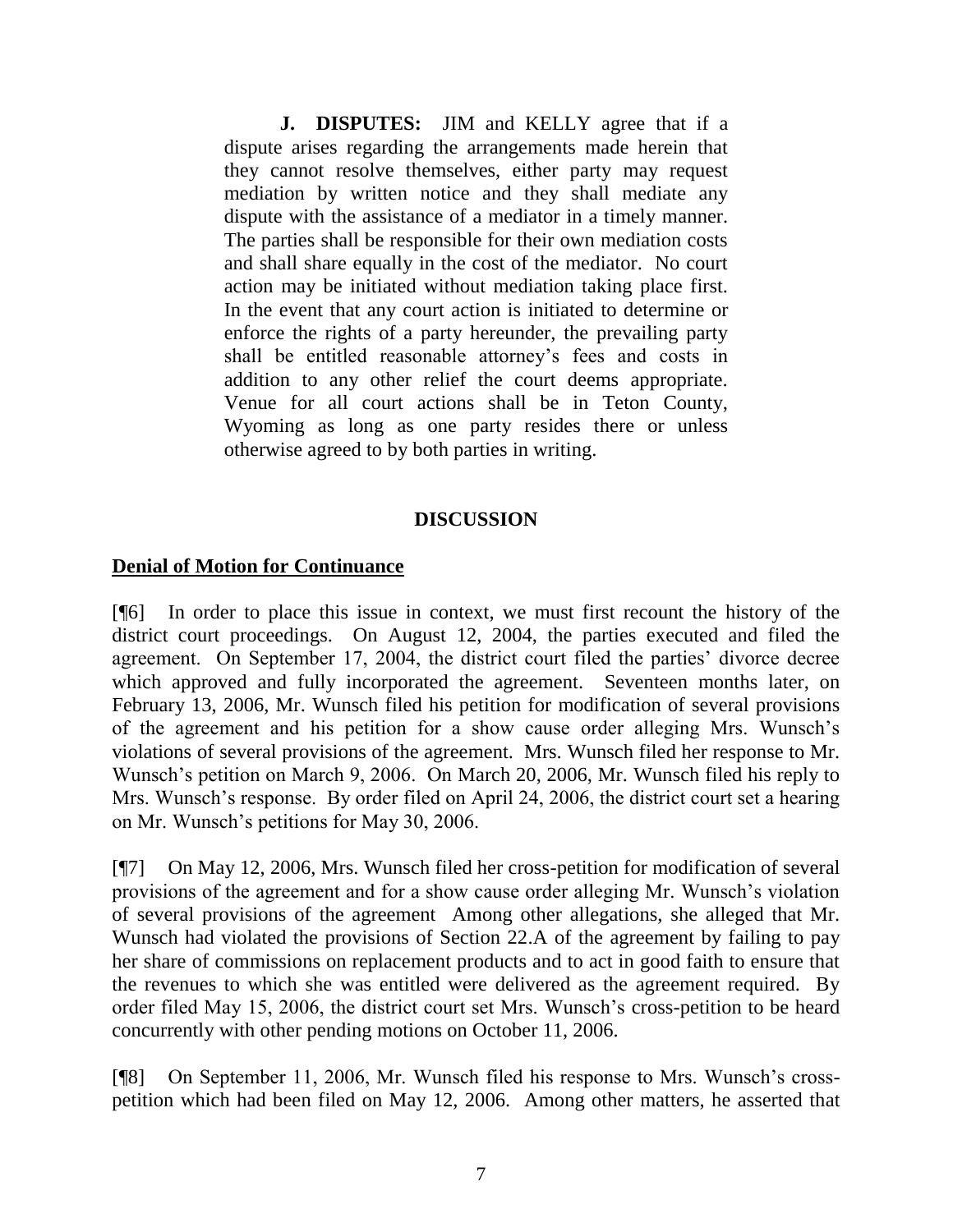the agreement required mediation of Mrs. Wunsch's Section 22.A issues before the initiation of court action, that she had not requested mediation, and the district court must dismiss her cross-petition in that regard. On September 13, 2006, the parties with counsel met with the mediator to mediate the disputed issues raised in the various pleadings.

[¶9] Before the parties' mediation agreement was filed on October 3, 2006, Mr. Wunsch filed on September 25, 2006, his supplemental response to Mrs. Wunsch's May 12, 2006, cross-petition. In Mr. Wunsch's supplemental response, he stated, among other matters, that the parties had mediated most issues on September 13, 2006, but not the Section 22.A issue; that if the district court treated that issue as properly raised, then he asserted Section 22.A was unambiguous and contrary to Mrs. Wunsch's interpretation; that, alternatively, Section 22.A was ambiguous; that, alternatively, Section 22.A was the result of mutual mistake and should be reformed to reflect the parties' actual objective intent; and that the district court must hold a hearing and grant just and proper relief.

[¶10] On September 28, 2006, Mrs. Wunsch filed her response to Mr. Wunsch's September 11, 2006, motion to dismiss, which had asserted that Mrs. Wunsch had failed to demand mediation. In her response, Mrs. Wunsch asserted that Mr. Wunsch had agreed to attend mediation; the parties engaged in mediation on September 13, 2006, which resulted in settlement on a number of issues; and that she had properly raised at the mediation the issue of Section 22.A's interpretation, although resolution was not reached.

[¶11] On October 3, 2006, the mediation agreement was filed. Paragraph three of the mediation agreement reads:

> **3. [Mrs. Wunsch's] Claims Concerning Section 22.A. Payments.** There remains a dispute between the Parties regarding the calculation of the amount [Mrs. Wunsch] claims [is] owed to her by [Mr. Wunsch] with respect to replaced joint client accounts pursuant to Section 22.A. of the Settlement Agreement. Until such time as the Parties otherwise agree in writing or the Court rules on this issue, the parties agree that the fee due to [Mrs. Wunsch] for each joint client account replaced will be an amount equal to two times the annual earnings of [Mrs. Wunsch] for each joint client account replaced and the annual earnings shall be based on the fee earned by [Mrs. Wunsch] on such account before the replacement until [Mrs. Wunsch] is paid in full. Said calculation constitutes a temporary compromise by [Mrs. Wunsch] for purposes of settlement until the parties otherwise agree in writing or the Court rules on this issue. The parties agree that such payments shall be administered in accordance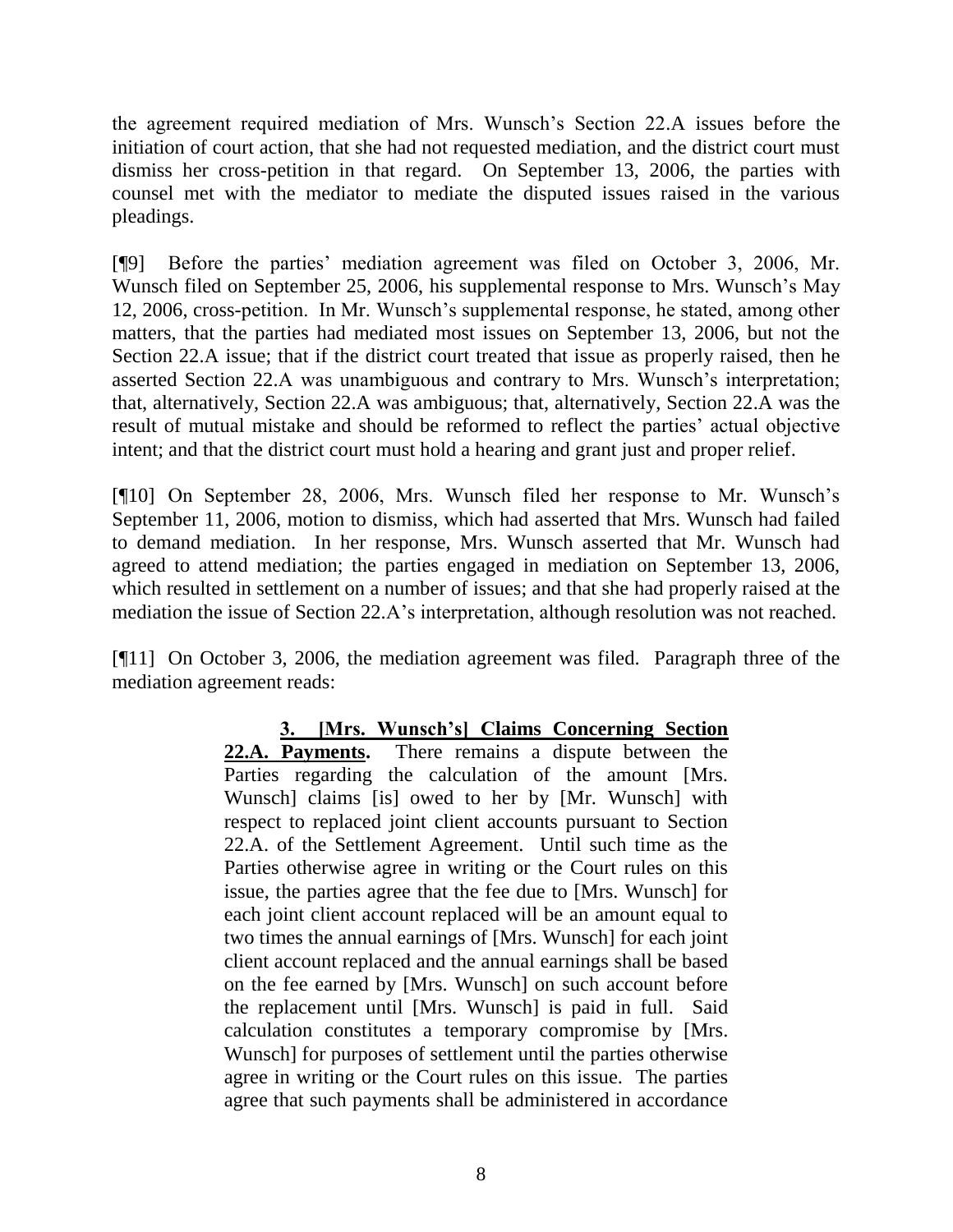with the provisions of Section 4 until further written agreement of the Parties or order of the Court. The Parties have the right to present arguments and evidence to the Court with respect to his or her interpretation of the Separation Agreement and Section 22.A. of the Settlement Agreement with respect to how the payments are to be made and calculated.

[¶12] Three days later, on October 6, 2006, Mr. Wunsch filed his motion for continuance of the hearing set for October 11, 2006. In pertinent part, he (1) asserted that he "had not been anticipating trying the Section 22.A. issues" at the scheduled hearing; (2) requested "additional time and opportunity to properly prepare his case for presentation to this court;" and (3) referenced language in paragraph three of the parties' mediation agreement that they have the right to present arguments and evidence to the Court with respect to the "interpretation of the Separation Agreement and Section 22.A. of the Separation Agreement with respect to how the payments are to be made and calculated." On October 9, 2006, the district court set Mr. Wunsch's motion for continuance for hearing on the next day, October 10.

[¶13] Also on October 9, 2006, Mrs. Wunsch filed her objection to Mr. Wunsch's motion for continuance. In pertinent part, she asserted (1) five months earlier the district court had set October 11, 2006, as the date for hearing all matters raised in Mr. Wunsch's modification petition and Mrs. Wunsch's cross-petition so the parties had five months to pursue discovery and prepare for the hearing; (2) the parties agreed to mediate the outstanding issues on September 13, 2006, and take depositions September 14 and 15, 2006; on September 13, 2006, Mr. Wunsch's counsel told Mrs. Wunsch's counsel that he had to postpone taking Mrs. Wunsch's deposition on September 15, 2006, but would take it on a later date; but Mr. Wunsch's counsel did not try to depose Mrs. Wunsch before filing his motion for continuance; and had Mr. Wunsch's counsel pursued discovery, including Mrs. Wunsch's deposition, in the five months before the October 11 hearing, he could have been prepared for the hearing; (3) at the parties' mediation on September 13, 2006, they discussed the issue of the Section 22.A interpretation and "quickly realized at the mediation that mediation of their dispute . . . was futile" and, at the mediator's suggestion, "the parties carved that issue out of the mediation and set it aside for the Court's resolution;" and (4) a continuance was unwarranted because both counsel maintained in their respective pleadings that Section 22.A was unambiguous and the Court would interpret the language according to its plain meaning; and the single issue is ripe for resolution.

[¶14] On October 10, 2006, the district court heard argument on and denied Mr. Wunsch's motion for continuance and no record of this hearing was made. The next day, on October 11, 2006, the district court conducted the hearing, which included taking evidence and hearing counsel's arguments, on the issue of the Section 22.A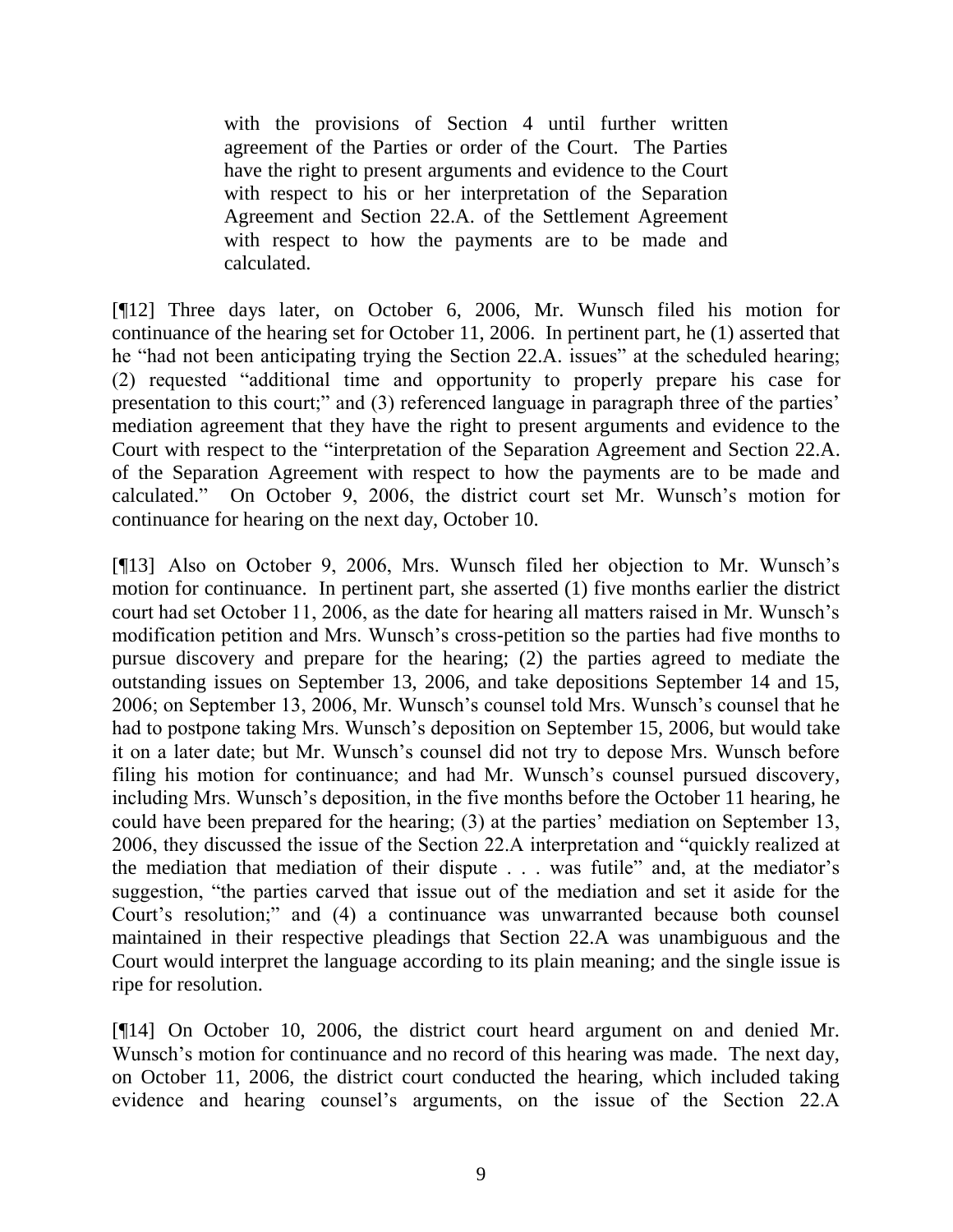interpretation. Seventy days later, on December 20, 2006, the district court filed its decision order, paragraph 4 of which reads:

> Each provision in the contract deals very specifically with the parties' assets and Section 22.A is no exception. Section 22.A reads as follows:

> > ". . . until such time as Kelly has received in fees in *an amount equal to two times the annual earnings . . . .*"

The provision is clear. The provision is unambiguous. The contract should be enforced according to its terms

The district court then ordered that Mrs. Wunsch "is to receive two times the annual earnings on any amounts replaced from the Sam accounts."

[¶15] Mr. Wunsch's first issue is a threshold matter because if he was entitled to more time and opportunity to prepare for the October 11, 2006, hearing, then it might be necessary to reverse the district court's dispositive order. Rule 201 of the Uniform Rules for District Courts of the State of Wyoming (U.R.D.C.) provides "[c]ases will not be continued upon stipulation of counsel. Continuances will be granted only for good cause shown in writing." *See also* Wyo. Stat. Ann. § 1-9-102 (LexisNexis 2007) ("Any court, for good cause shown[,] may continue any action at any stage of the proceedings at the cost of the applicant, to be paid as the court shall direct."). In *Dunsmore v. Dunsmore*, 2007 WY 202, ¶ 24, 173 P.3d 389, 393-94 (Wyo. 2007), we reiterated the long-standing rule:

> The trial court has broad discretion in granting or denying a motion for continuance, and absent a manifest abuse of discretion, the reviewing court will not disturb such a ruling. To find an abuse of discretion, the refusal must be so arbitrary as to deny appellant due process, and the burden rests upon appellant to prove actual prejudice and a violation of his rights. Upon review, we look at the peculiar circumstances of the case and the reasons presented to the trial judge at the time of the request.

(quoting *Richard v. Richard*, 2007 WY 180, ¶ 6, 170 P.3d 612, 614 (Wyo. 2007)). Although Mr. Wunsch has not provided us with a record of the October 10, 2006, hearing at which his motion for continuance was heard, we have reviewed the record of the proceedings which preceded that hearing, and that record affords us a look at the peculiar circumstances of the case and the written reasons for and against the motion presented by both counsel at the time of the hearing. Doubtless the district court conscientiously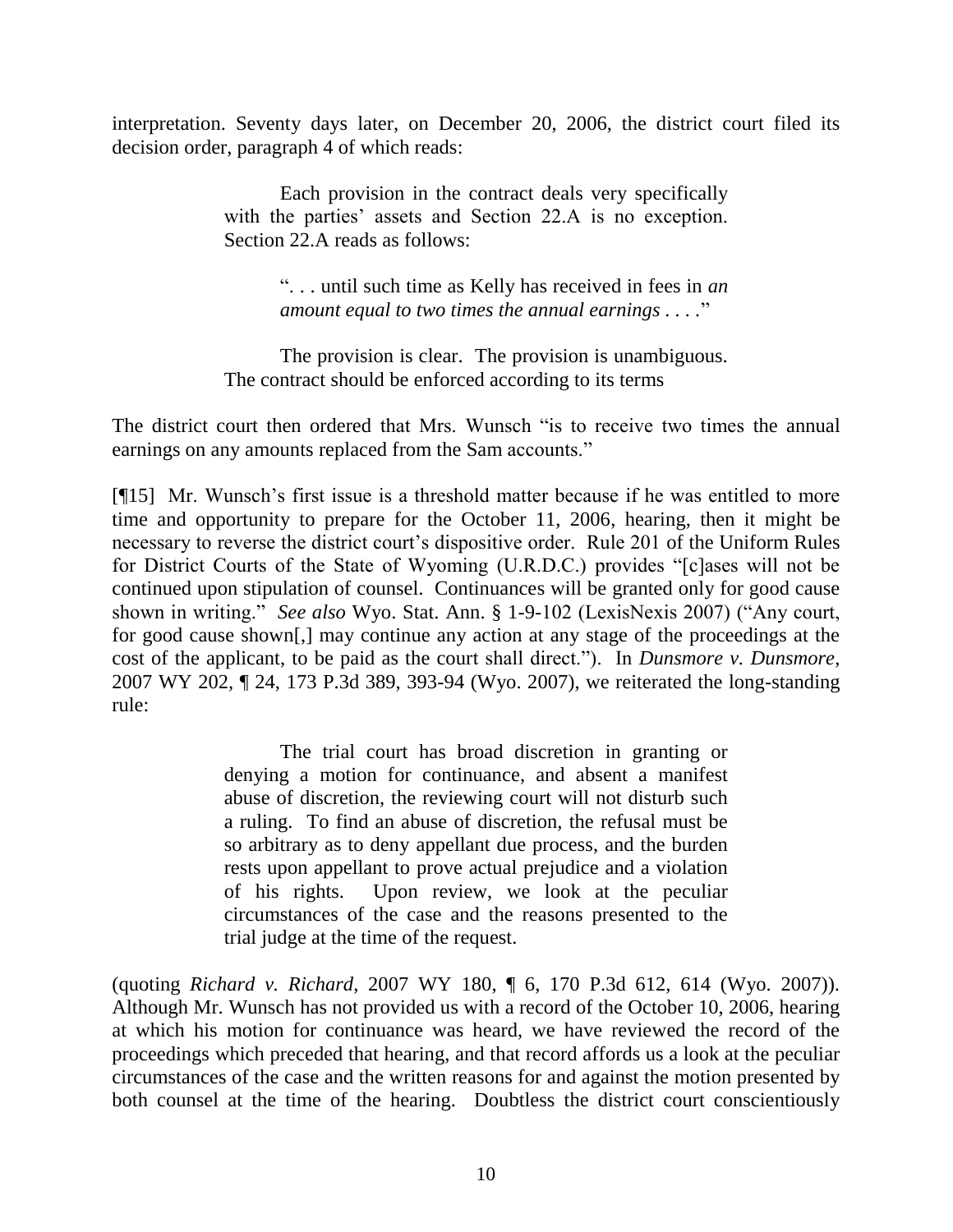considered those circumstances and the parties' respective reasons for and against the motion. We cannot say that the district court's aligning with Mrs. Wunsch's reasons against the motion was "so arbitrary as to deny" Mr. Wunsch due process. We have also read the transcript of the October 11, 2006, hearing at which the issue of Section 22.A's interpretation was contested and are certain that Mr. Wunsch's counsel fully, capably, and zealously presented Mr. Wunsch's position on that issue. We hold that the district court did not abuse its discretion in denying the motion for continuance.

### **Interpretation of Section 22.A of the Agreement**

[¶16] This Court applies the standards of contract construction to construe divorce property settlement agreements. *Lipps v. Loyd*, 967 P.2d 558, 560 (Wyo. 1998); *Brockway v. Brockway* 921 P.2d 1104, 1106 (Wyo. 1996); *Crawford v. Crawford*, 757 P.2d 563, 566 (Wyo. 1988). Our cases are legion in which we recite and apply these standards. The parties here agree what those standards are. The parties here also agree that the agreement, including Section 22.A, is unambiguous; that is, it is capable of being understood in only one way with respect to the amount of fees Mrs. Wunsch is to receive on the joint client accounts replaced by Mr. Wunsch. The parties disagree, however, about that understanding; specifically, they disagree about the meaning of the agreement, including Section 22.A, with respect to that amount of fees. The district court decided that the agreement, including Section 22.A, is capable of being understood in only one way, namely, Mrs. Wunsch is to receive in fees an amount equal to two times the annual earnings on the amount replaced. This Court does not accord deference to that decision. *Examination Management Services v. Kirschbaum*, 927 P.2d 686, 689 (Wyo. 1996). Whether the contract is unambiguous is a question of law; if the Court determines the contract is unambiguous, the next question, what is the contract's meaning, is also a question of law. *Id.* This Court is "at liberty to make a determination as to the existence of ambiguity whether or not the parties here agree thereto one way or the other; and whether or not the trial court has reached a conclusion thereon one way or the other." *Id.* (quoting *Amoco Prod. Co. v. Stauffer Chem. Co. of Wyoming*, 612 P.2d 463, 465 (Wyo. 1980)).

[¶17] This Court's standards of contract construction include:

-- in reading a contract our primary purpose is to determine the true intent and understanding of the parties at the time and place the contract was made;

-- we consider the contract as a whole, reading each part in light of all other parts; meaning should be afforded to all of the language used by the parties if that can be done and a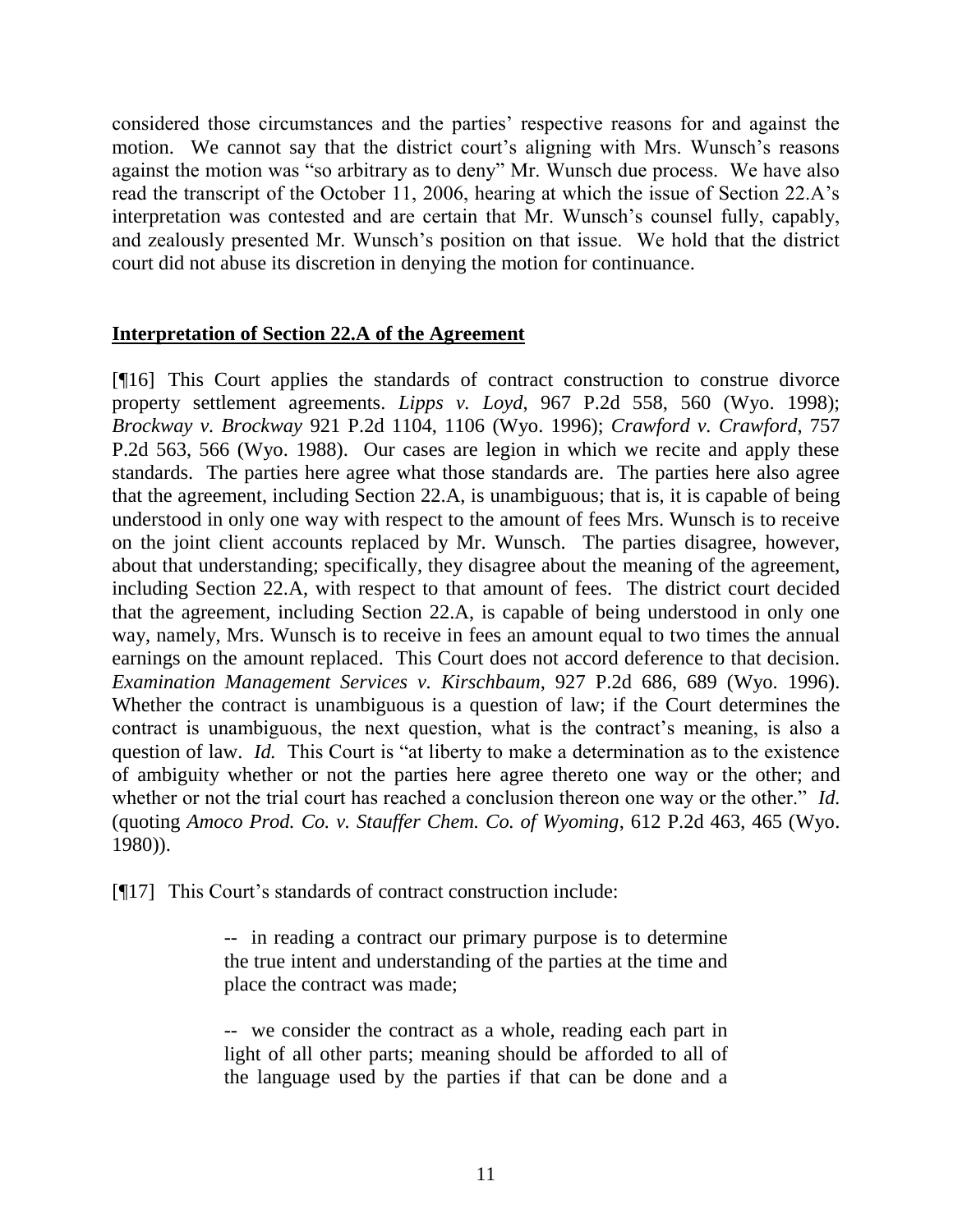reasonable construction achieved; in other words, we analyze "the tenor" of the contract;

-- the presumption is that a particular provision is placed in a contract for a purpose; therefore, we strive to avoid a construction which renders a provision meaningless. Similarly, we strive to reconcile by reasonable interpretation any provisions which apparently conflict before adopting a construction which would nullify any provision;

-- if we identify an ambiguous term or portion of the contract, we strive to ascertain the meaning of that term or portion from other language of the contract, *i.e.*, from the contract as a whole;

common sense and good faith are the leading characteristics of contract construction;

-- we determine the parties' intent by an objective approach, *i.e.*, intention is what a reasonable person in the position of the parties would conclude the manifestations to mean.

In addition to these standards we have also recognized that:

> The language of a contract is to be construed within *the context* in which it was written. In so doing, the court may look to the surrounding circumstances, the subject matter and the purpose of the contract. The purpose of examining *the context* within which the contract was drawn, however, is limited to ascertaining the intent of the parties at the time the agreement was made. *The context* cannot be invoked to contradict the clear meaning of the language used, and those extraneous circumstances do not justify a court in proceeding "to insert therein a provision other than or different from that which the language used clearly indicates, and thereby, in effect, make a contract for the parties."

*Examination Management Services, Inc.*, 927 P.2d at 690 (citations omitted). With these standards in mind, we now consider the parties' contentions.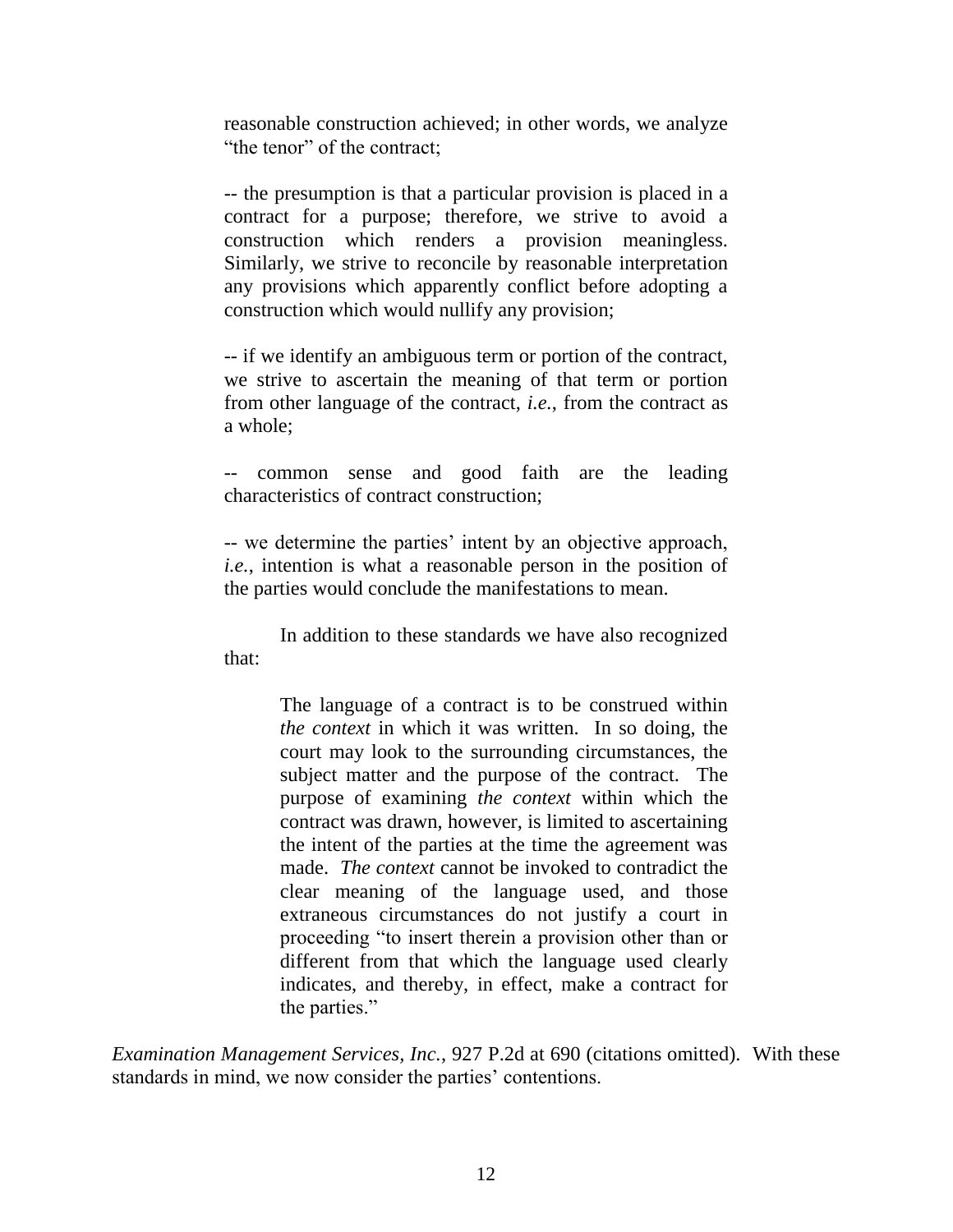[¶18] Mr. Wunsch contends the unambiguous meaning of Section 22.A is that Mrs. Wunsch should receive twice her annual income from the SAM accounts as compensation for her interest in the parties' business. He claims the parties agreed on a fifty-fifty split of the business and that this split is evidenced by language not only in Section 22.A of the agreement, but also in language in other Section 22 provisions, namely, four statements in the introductory part of Section 22, a statement in Section 22.B, three statements in Section 22.D, a statement in Section 22.F, a statement in Section 22.I, and a statement in Section 22.J. In the introductory part of Section 22, he points to the statements that they co-own a business; each party shall pay one-half the former triple net lease obligations; each party is equally responsible for paying employee expenses incurred through June 15, 2004, the date the business will be separated into two entities; and the parties shall be equally responsible for business related expenses, taxes and penalties, and business debts to third party creditors through June 15, 2004. In Section 22.B, he points to the statement that each party has all rights to the income paid through that party's own LPL representative account number. In Section 22.D, Pension Plan, he points to the statements that the parties shall equally pay the amount necessary to fully fund the plan through March 31, 2004, the date benefits were frozen; the parties shall equalize their distribution of pension funds by qualified domestic relations order; and after any payments to third party employees, the parties shall equally divide any funds payable to them. In Section 22.F, he points to the statement that the parties shall equally pay the demand promissory note to the corporation. In Section 22.I, he points to the statement that the parties shall equally defend any claims arising from the business transacted before the division of the business or while the parties continue to do business together. Finally, in Section 22.J, he points to the statement that the parties shall share equally the mediator's cost if there is dispute mediation.

[¶19] With respect to the language in Section 22.A, Mr. Wunsch contends that the fiftyfifty split of the business is evident in the first sentence that states the parties will share equally any fees earned on joint client accounts paid through the parties' joint account LPL representative number  $7*7*$ , and in the second sentence that states the parties will share equally the fees on any replaced joint client account paid through their joint account LPL representative number 7\*7\* until Mrs. Wunsch has received in fees "an amount equal to two times the annual earnings on the amount replaced."

[¶20] Considering the "equal division" language in the statements in the introductory part of Section 22, Section 22.B, Section 22.D, Section 22.F, Section 22.I, and Section 22.J, Mr. Wunsch concludes that the only reasonable meaning to the language in Section 22.A is an equal division of their assets, resulting in payment for Mrs. Wunsch's fifty percent interest in those replaced joint client accounts, not twice the entire annual earnings received on such accounts.

[¶21] Countering Mr. Wunsch's position on the unambiguous meaning of Section 22.A, Mrs. Wunsch asserts that Mr. Wunsch's reliance on the few irrelevant statements in